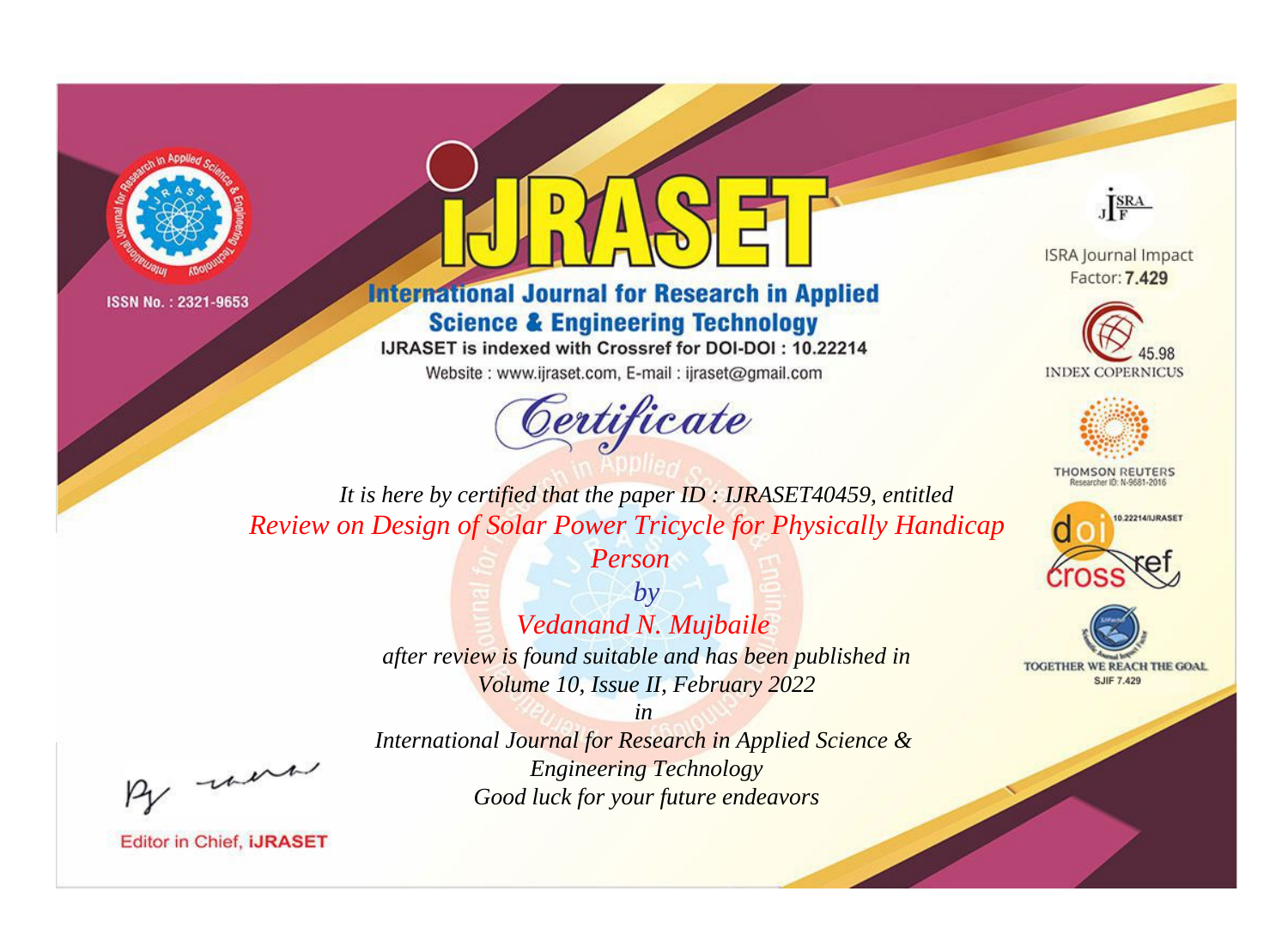



**International Journal for Research in Applied Science & Engineering Technology** 

IJRASET is indexed with Crossref for DOI-DOI: 10.22214

Website: www.ijraset.com, E-mail: ijraset@gmail.com



JERA

**ISRA Journal Impact** Factor: 7.429





**THOMSON REUTERS** 



TOGETHER WE REACH THE GOAL **SJIF 7.429** 

It is here by certified that the paper ID: IJRASET40459, entitled **Review on Design of Solar Power Tricycle for Physically Handicap** 

Person

 $b\nu$ Yachana Turkar after review is found suitable and has been published in Volume 10, Issue II, February 2022

were

International Journal for Research in Applied Science & **Engineering Technology** Good luck for your future endeavors

 $in$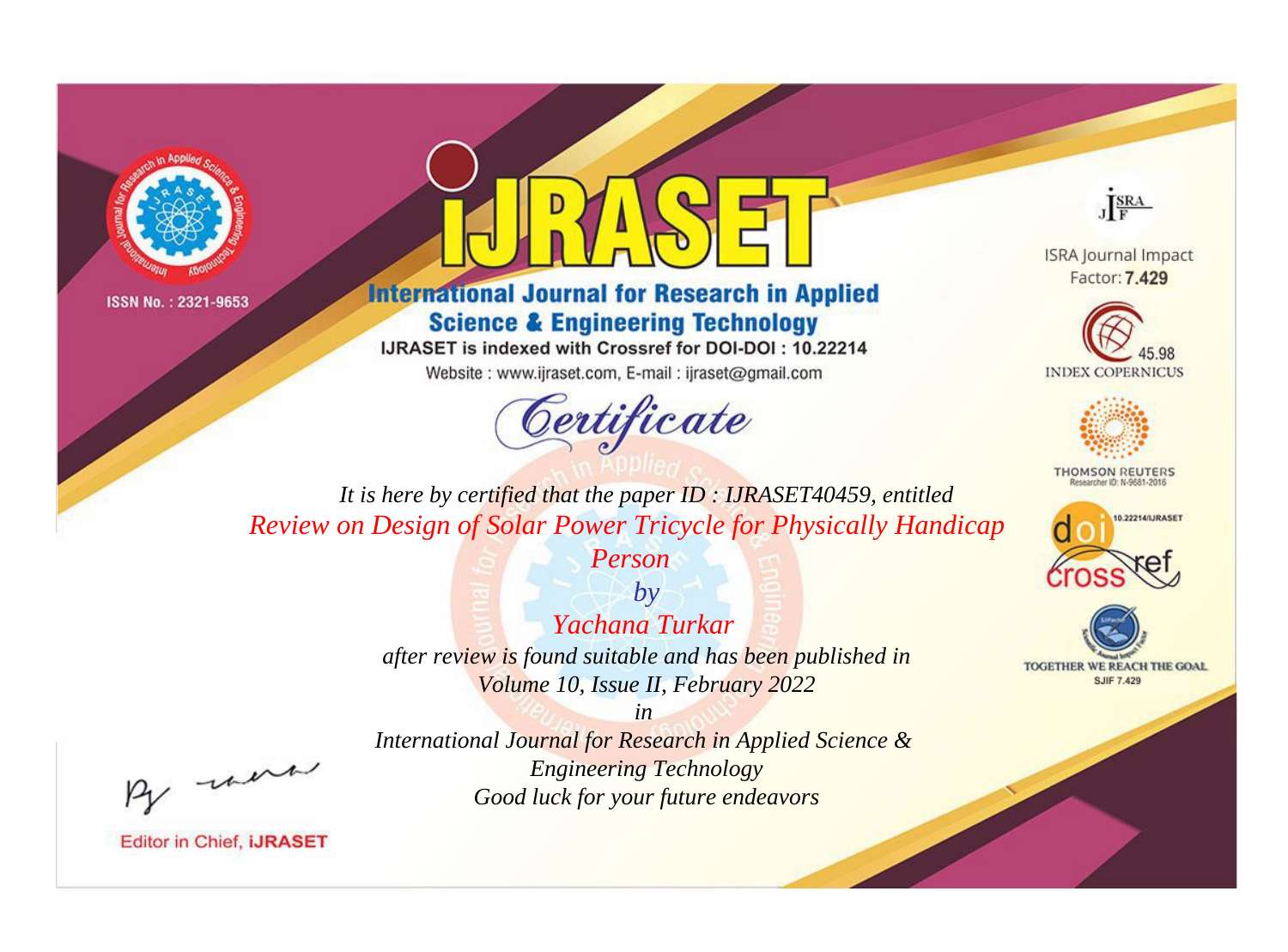



**International Journal for Research in Applied Science & Engineering Technology** 

IJRASET is indexed with Crossref for DOI-DOI: 10.22214

Website: www.ijraset.com, E-mail: ijraset@gmail.com





**ISRA Journal Impact** Factor: 7.429





**THOMSON REUTERS** 



TOGETHER WE REACH THE GOAL **SJIF 7.429** 

*It is here by certified that the paper ID : IJRASET40459, entitled Review on Design of Solar Power Tricycle for Physically Handicap* 

*Person*

*by Omprakash Talmale after review is found suitable and has been published in Volume 10, Issue II, February 2022*

, un

*International Journal for Research in Applied Science & Engineering Technology Good luck for your future endeavors*

*in*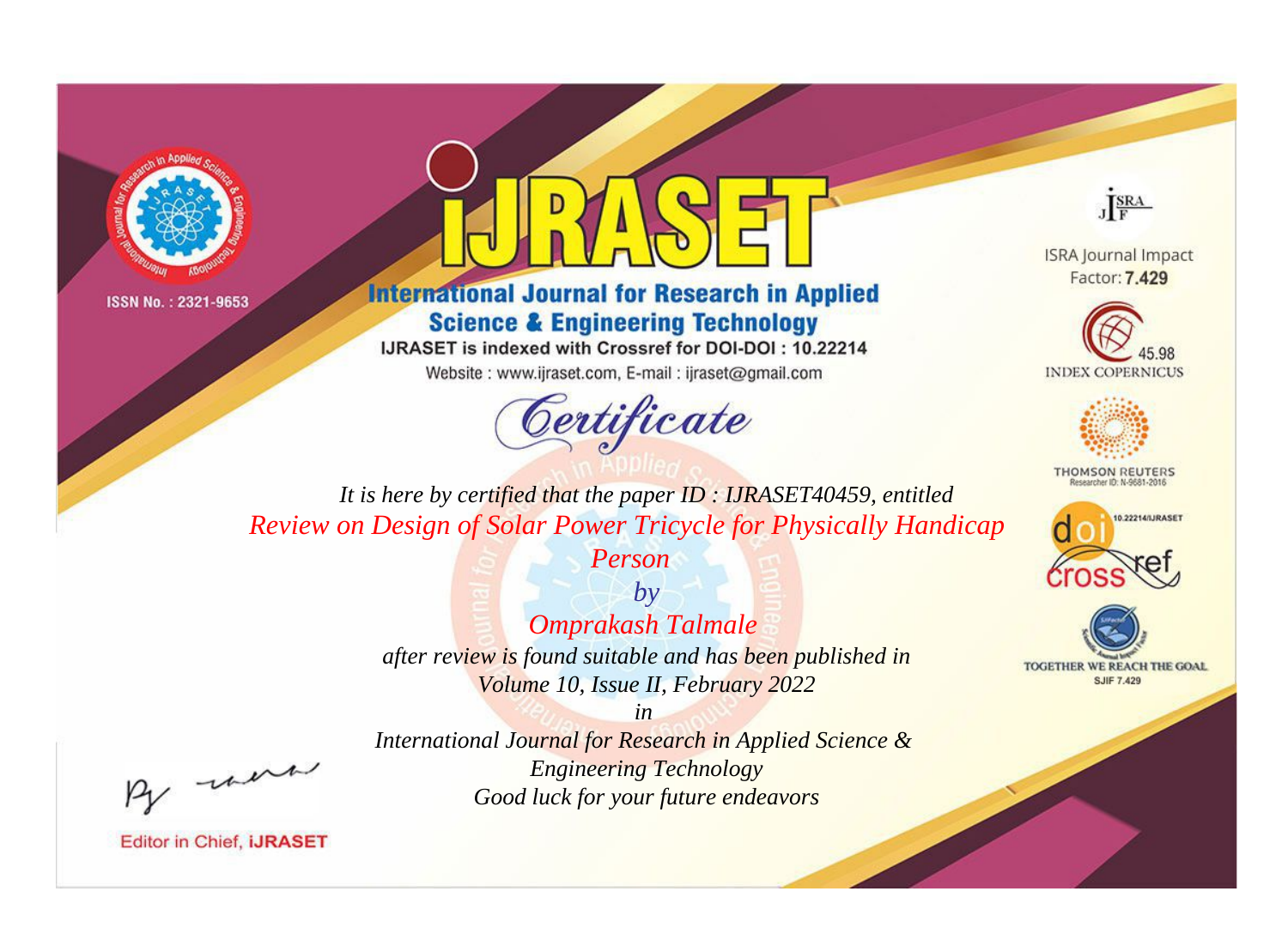



**International Journal for Research in Applied Science & Engineering Technology** 

IJRASET is indexed with Crossref for DOI-DOI: 10.22214

Website: www.ijraset.com, E-mail: ijraset@gmail.com



JERA

**ISRA Journal Impact** Factor: 7.429





**THOMSON REUTERS** 



TOGETHER WE REACH THE GOAL **SJIF 7.429** 

It is here by certified that the paper ID: IJRASET40459, entitled **Review on Design of Solar Power Tricycle for Physically Handicap** 

Person

 $b\nu$ Ritesh Roshankhede after review is found suitable and has been published in Volume 10, Issue II, February 2022

were

International Journal for Research in Applied Science & **Engineering Technology** Good luck for your future endeavors

 $in$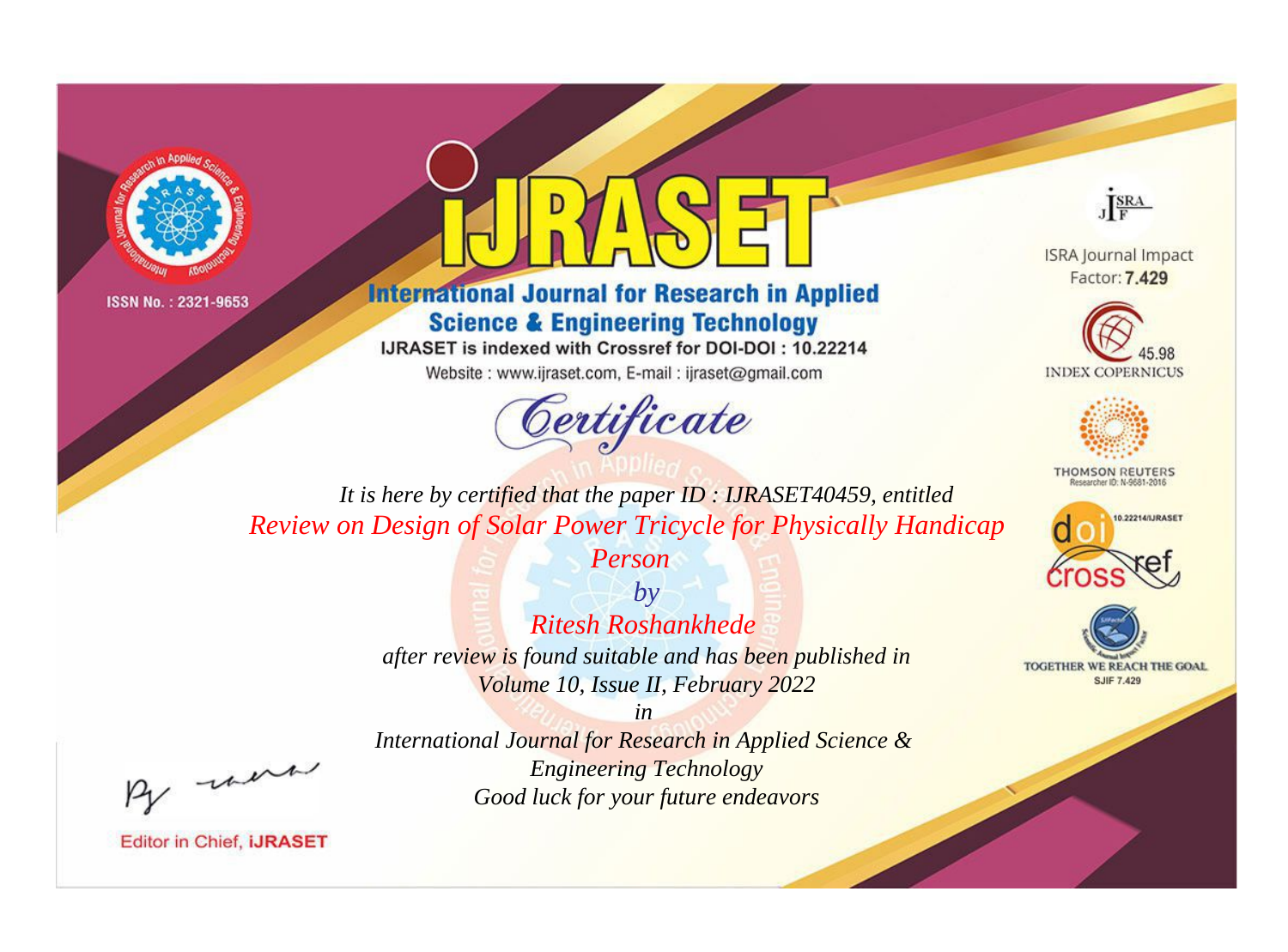



**International Journal for Research in Applied Science & Engineering Technology** 

IJRASET is indexed with Crossref for DOI-DOI: 10.22214

Website: www.ijraset.com, E-mail: ijraset@gmail.com



JERA

**ISRA Journal Impact** Factor: 7.429





**THOMSON REUTERS** 



TOGETHER WE REACH THE GOAL **SJIF 7.429** 

It is here by certified that the paper ID: IJRASET40459, entitled **Review on Design of Solar Power Tricycle for Physically Handicap** 

Person

 $b\nu$ Abhishek Vaidya after review is found suitable and has been published in Volume 10, Issue II, February 2022

were

International Journal for Research in Applied Science & **Engineering Technology** Good luck for your future endeavors

 $in$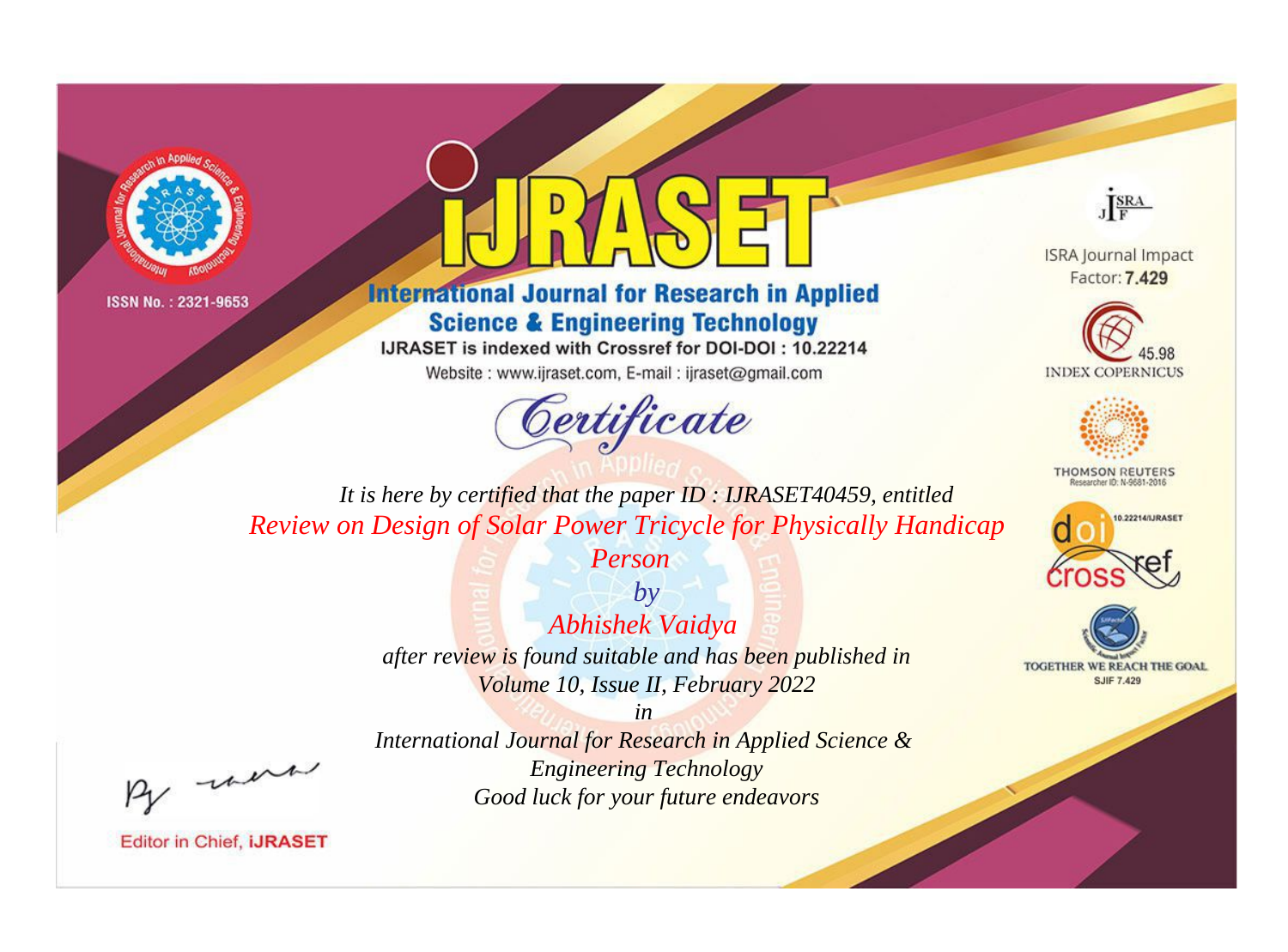



**International Journal for Research in Applied Science & Engineering Technology** 

IJRASET is indexed with Crossref for DOI-DOI: 10.22214

Website: www.ijraset.com, E-mail: ijraset@gmail.com



JERA

**ISRA Journal Impact** Factor: 7.429





**THOMSON REUTERS** 



TOGETHER WE REACH THE GOAL **SJIF 7.429** 

It is here by certified that the paper ID: IJRASET40459, entitled **Review on Design of Solar Power Tricycle for Physically Handicap** 

Person

 $b\nu$ Vedant Lohi after review is found suitable and has been published in Volume 10, Issue II, February 2022

 $in$ International Journal for Research in Applied Science & **Engineering Technology** Good luck for your future endeavors

were